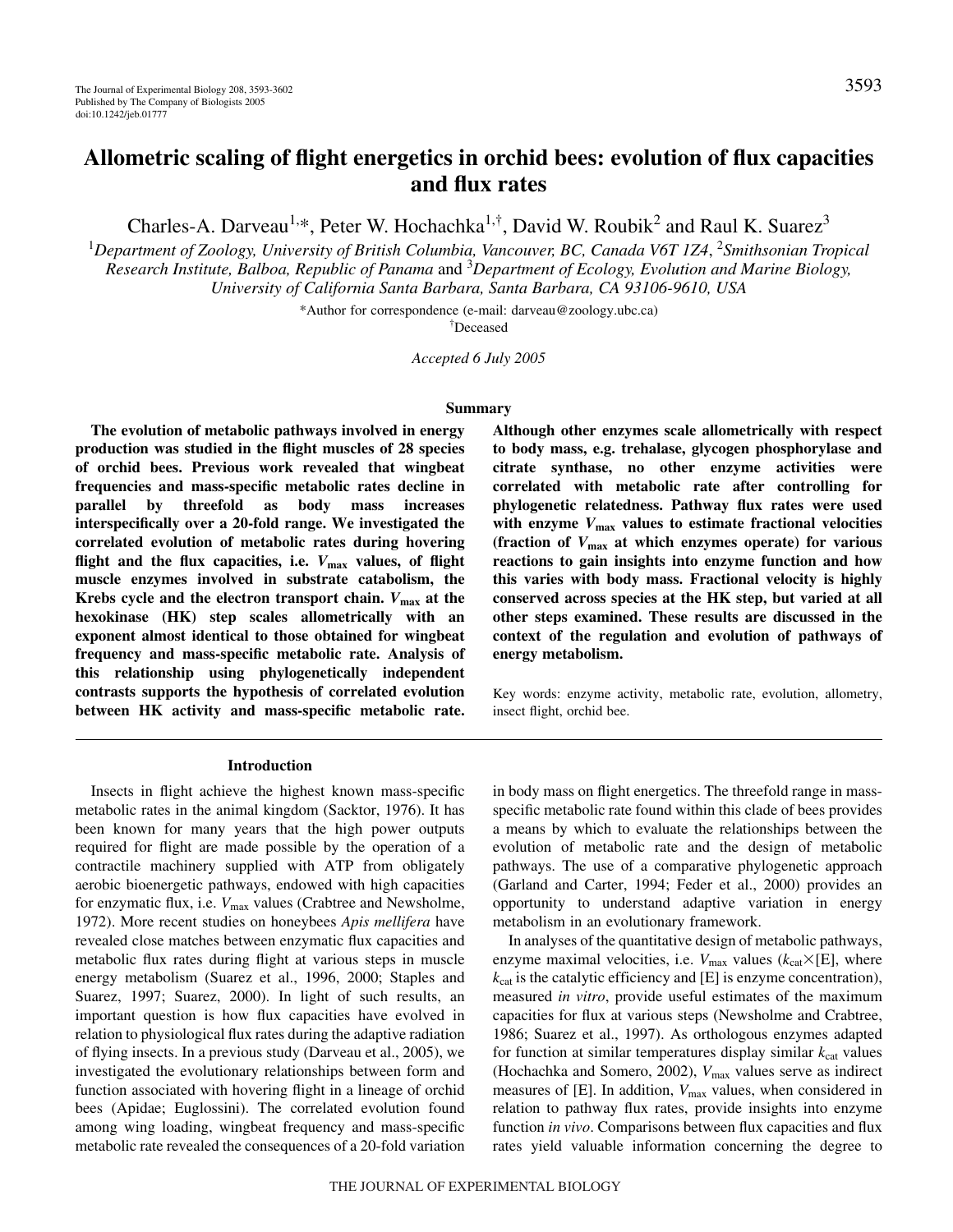# 3594 C.-A. Darveau and others

which biochemical capacities are matched to physiological loads (Suarez et al., 1996; Suarez, 2000). Application of such analyses to honeybee flight muscles revealed that their high mass-specific metabolic rates during flight require high  $V_{\text{max}}$ for glycolysis and the electron transport chain, and that certain enzymes operate close to their maximal capacities *in vivo* (Suarez et al., 1996; Suarez, 2000). At near-equilibrium reactions,  $V_{\text{max}}$  values are typically much greater than net flux rates. Staples and Suarez (1997) found, at the phosphoglucoisomerase step, that the *V*max value is close to that required to catalyze the required rate of forward flux while maintaining near-equilibrium.

In this study, we investigated the quantitative design of flight muscle metabolic pathways in orchid bees by measuring the activities of selected enzymes involved in fuel breakdown, glycolysis, redox balance and mitochondrial oxidative metabolism. The relationships between body mass, hovering flight metabolic rate and enzyme activity are analysed using the method of phylogenetically independent contrasts (Felsenstein, 1985; Garland et al., 1992). Incorporating this study with our previous analysis of the evolution of orchid bee flight energetics (Darveau et al., 2005), we analyze the correlated evolution between morphological and biomechanical variables with metabolic and biochemical variables associated with hovering flight.

# **Materials and methods**

## *Orchid bee collection*

Orchid bees (Apidae; Euglossini) were captured on Barro Colorado Island at the Smithsonian Tropical Research Institution in Panama. A complete list of species used can be found in Darvaeu (2004). Only males were used, as these could be attracted to and captured after they land on paper moistened with cineole, skatol or methyl salicylate (Sigma Chemicals, Oakville, ON, Canada). These chemicals are found naturally in the fragrances that male orchid bees collect from various floral and non-floral sources (Roubik and Ackerman, 1987).

# *Enzyme activities*

Bees collected for enzyme measurements were frozen at  $-80^{\circ}$ C, shipped in dry ice to the laboratory, and stored at  $-80^{\circ}$ C until measurements were conducted. Individual thoraxes were minced with scissors and homogenized in 19 volumes of icecold buffer. All further manipulations were carried out in glass or plasticware cooled in crushed ice. The homogenization buffer used on samples for the measurement of hexokinase (HK), phosphofructokinase (PFK), glycerol 3-phosphate dehydrogenase (GPDH), citrate synthase (CS) and cytochrome oxidase (COX) consisted of  $25 \text{ mmol } l^{-1}$  Tris-potassium phosphate pH 7.8 at  $4^{\circ}$ C, 2 mmol  $1^{-1}$  ethylene diamine tetraacetic acid (EDTA),  $5 \text{ mmol } l^{-1}$  dithiothreitol (DTT), 1 mmol  $l^{-1}$  fructose 6-phosphate, 3.5 mmol  $l^{-1}$  glucose 6phosphate and  $0.5\%$  (v/v) Triton X-100. The use of phosphate buffer and inclusion of sugar phosphates served to stabilize PFK activity that would otherwise have been lost (Suarez et

al., 1996; Wegener et al., 1986). The homogenization buffer used for samples designated for measurement of glycogen phosphorylase (GP), trehalase (TR), and phosphoglucoisomerase (PGI), consisted of  $25 \text{ mmol } l^{-1}$ Hepes, pH 7.3 at 4 $^{\circ}$ C, 2 mmol l<sup>-1</sup> EDTA, 5 mmol l<sup>-1</sup> DTT and 0.5% (v/v) Triton X-100. Minced thoraxes were homogenized three times for  $10 s$  at  $30 s$  intervals, using a Polytron homogenizer with a small tip (Brinkmann Instruments, Rexdale, ON, Canada). Homogenates were then sonicated using a Kontes Micro Ultrasonic Cell Disrupter (Mandel Scientific, Guelph, ON, Canada), again three times for 10 s, at 30 s intervals. Homogenates were centrifuged (Jouan MR 1812, Winchester, VI, USA) for 5 min at 8000  *at 4* $\rm{°C}$ *, and* the supernatants used for assays. To ensure that these procedures resulted in complete extraction of membranebound enzymes (e.g. trehalase), preliminary studies were conducted to compare enzyme activities in uncentrifuged homogenates and supernatant fractions. Activities obtained were equal, showing that extraction of all enzymes was complete.

Enzyme activities were measured in duplicate using a Perkin-Elmer Lambda 2 UV-Visible spectrophotometer (Norwalk, CT, USA) equipped with a Lauda circulating water bath (Brinkman Instruments) adjusted to maintain cuvette temperatures (monitored using a temperature probe) at 37°C. HK, PFK, GPDH, PGI, TR, GP reactions were monitored by following the rate of appearance or disappearance of reduced nicotinamide adenine dinucleotide (NADH) or nicotinamide adenine dinucleotide phosphate (NADPH) at 340 nm using a millimolar extinction coefficient ( $\epsilon$ ) of 6.22. The CS reaction was monitored 5,5' dithiobis-2-nitrobenzoic acid (DTNB) at 412 nm using  $\epsilon$ =13.6. The COX reaction was measured by monitoring oxidized cytochrome  $c$  at 550 nm using  $\epsilon$ =29.5. Control (background) rates, obtained without one substrate (indicated below), were measured and subtracted from rates obtained with all substrates present.

Assay conditions and substrate concentrations required to elicit  $V_{\text{max}}$  were as follows: HK: 50 mmol  $l^{-1}$  Hepes, pH 7.0, 5 mmol  $l^{-1}$  D-glucose (omitted from control), 4 mmol  $l^{-1}$  ATP, 10 mmol  $l^{-1}$  MgCl<sub>2</sub>, 100 mmol  $l^{-1}$  KCl, 0.5 mmol  $l^{-1}$  NADP<sup>+</sup>,  $5 \text{ mmol } l^{-1}$  DTT, 1 U glucose 6-phosphate dehydrogenase. PFK: 50 mmol  $l^{-1}$  Tris-HCl, pH 8.0, 5 mmol  $l^{-1}$  fructose 6phosphate (omitted from control),  $10 \text{ mmol } l^{-1}$  MgCl<sub>2</sub>,  $100$  mmol  $l^{-1}$  KCl, 2 mmol  $l^{-1}$  ATP, 0.15 mmol  $l^{-1}$  NADH, 0.01 mmol  $l^{-1}$  fructose 2,6-bisphosphate, 5 mmol  $l^{-1}$  DTT, 1 U aldolase, 5 U triosephosphate isomerase, 5 U glyceraldehyde 3-phosphate dehydrogenase. GPDH:  $50 \text{ mmol } l^{-1}$  imidazol pH 7.0, 1 mmol  $l^{-1}$  dihydroxyacetonephosphate (omitted from control),  $0.15$  mmol  $l^{-1}$  NADH. CS: 50 mmol  $l^{-1}$  Tris-HCl, pH 8.0, 0.5 mmol  $l^{-1}$  oxaloacetate (omitted from control), 0.3 mmol  $l^{-1}$  acetyl-CoA, 0.1 mmol  $l^{-1}$  DTNB. COX: 50 mmol  $l^{-1}$  potassium phosphate, pH 7.5, 0.05 mmol  $l^{-1}$ reduced cytochrome  $c$ . TR: 50 mmol  $l^{-1}$  potassium phosphate pH 6.6, 1.1 mmol  $l^{-1}$  MgCl<sub>2</sub>, 0.5 mmol  $l^{-1}$  NADP<sup>+</sup>, 1.1 mmol  $l^{-1}$  ATP, 10 mmol  $l^{-1}$  trehalose (omitted from control), 2.5 U of hexokinase and glucose 6-phosphate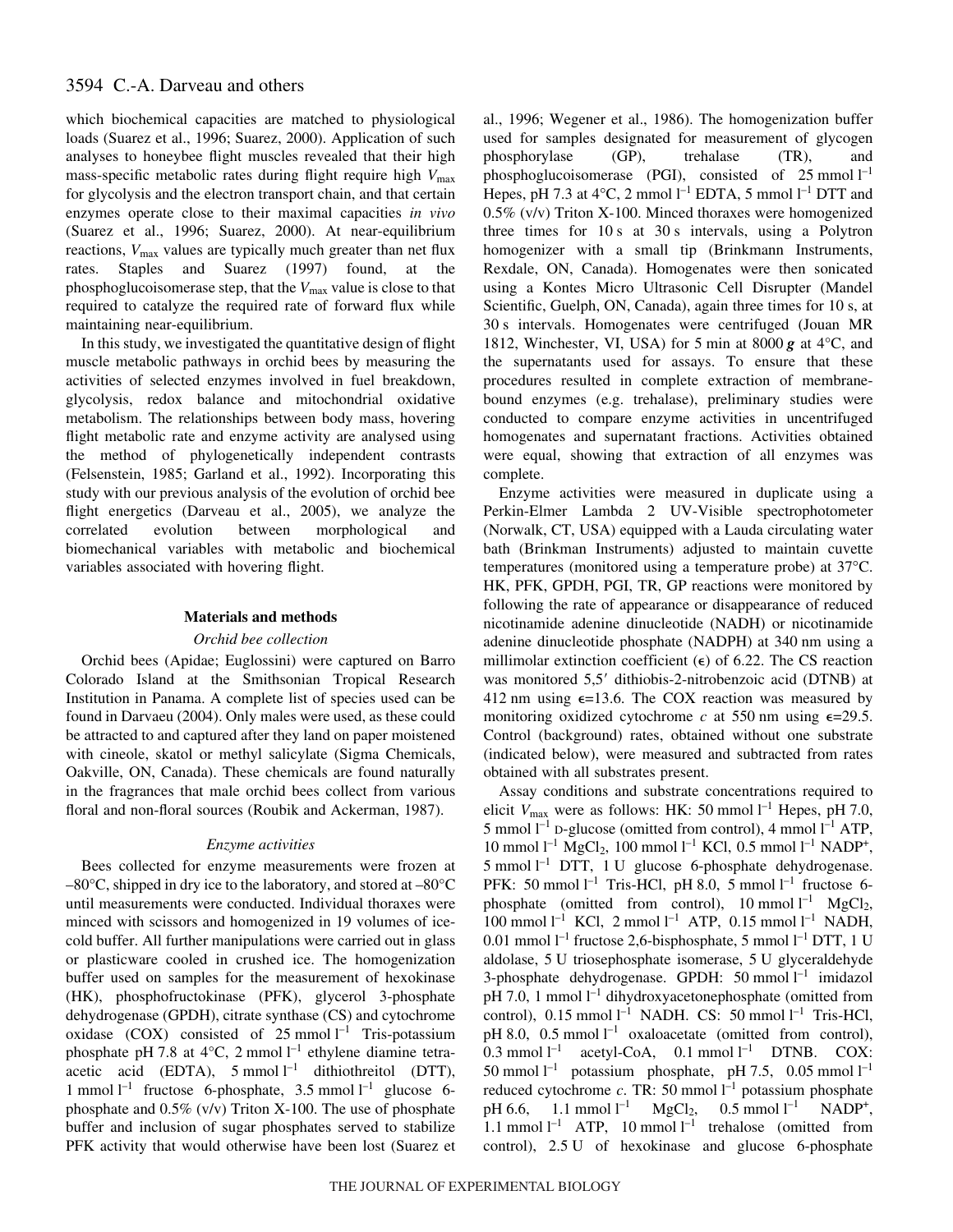dehydrogenase. GP:  $100 \text{ mmol } l^{-1}$  potassium phosphate pH 7.4, 2 mg ml<sup>-1</sup> glycogen, 0.5 mmol l<sup>-1</sup> NADP<sup>+</sup>, 4 µmol l<sup>-1</sup> glucose 1,6-biphosphate,  $2 \text{ mmol } l^{-1}$  AMP,  $10 \text{ mmol } l^{-1}$  $MgCl<sub>2</sub>$ , 10 U phosphoglucomutase and 2.5 U glucose 6phosphate dehydrogenase. PGI: 50 mmol l<sup>-1</sup> Tris-HCl, pH 8.0, 0.5 mmol  $l^{-1}$  fructose 6-phosphate, 0.5 mmol  $l^{-1}$  NADP<sup>+</sup>, 2.5 U glucose 6-phosphate dehydrogenase. All chemicals were from Sigma Chemical Company (Oakville, ON, Canada).

#### *Respiration rate measurements* in vitro

As individual bees do not possess sufficient flight muscle mitochondria for isolation, we used crude homogenates of individual thoraxes to measure rates of substrate oxidation *in vitro*. Bees were captured in the field and placed in a refrigerator at 4°C until used for measurements. Before preparing the thoraxes for homogenization, individual bees had to be warmed up until leg movements were noticeable. For reasons that remain unknown, this warm-up step was required prior to dissection and thoracic homogenization for  $O_2$ consumption to occur. Preparation of homogenates from cold thoraxes resulted in no detectable respiration. After each thorax was dissected from the insect, further manipulations were performed on ice. Individual thoraxes were minced with scissors and homogenized in 19 volumes of ice-cold  $10 \text{ mmol } l^{-1}$  Tris, pH 7.4, 1 mmol  $l^{-1}$  EGTA, 250 mmol  $l^{-1}$ sucrose, by a single, 10 s, low speed homogenization using a Polytron homogenizer (Brinkmann Instruments).

Rates of mitochondrial respiration in the crude thoracic homogenates were measured at  $37^{\circ}$ C in a 1.6 ml waterjacketed Gilson glass chamber, equipped with a Clark-type  $O_2$ electrode (YSI, Yellow Springs, OH, USA). The assay buffer, consisting of 10 mmol  $l^{-1}$  Tris, pH 7.4, 1 mmol  $l^{-1}$  EGTA, 25 mmol  $l^{-1}$  KH<sub>2</sub>PO<sub>4</sub>, 154 mmol  $l^{-1}$  KCl, was equilibrated with room air to an oxygen content of 406 nmol O  $ml^{-1}$  (Reynafarje et al., 1985) before measurements. After the addition of 50  $\mu$ l of homogenate, 10  $\mu$ l of 1 mol l<sup>-1</sup> pyruvate and 10  $\mu$ l 1 mol l<sup>-1</sup> proline were added and respiration was initiated by adding 20  $\mu$ l of 40 mmol l<sup>-1</sup> ADP.

#### *Data analysis*

All data are presented as species mean values ± S.D. (standard deviation), but all analyses presented below were also performed using individual data points. Species samples were randomized to reduce the effect of assay date on mean estimates of species enzyme activity, and assay date was also included in statistical analyses. The effect of body mass  $M<sub>b</sub>$  on the different variables was tested using log-transformed data to linearise the relationship, expressed as *Y*=a*X*<sup>b</sup> .

Analysis of enzyme fractional velocity was conducted by calculating the *in vivo* pathway flux rate, divided by the maximal enzyme activity ( $\mu$ mol min<sup>-1</sup> g<sup>-1</sup> thorax) ×100 to express it as a percentage (Suarez et al., 1996). Carbon dioxide production rates were converted to  $\mu$ mol min<sup>-1</sup> g<sup>-1</sup> of glycolytic flux rate, Krebs cycle rate and electron transport chain rate.

Data were also analyzed using phylogenetically independent contrasts (PIC; Felsenstein, 1985) using the PDAP module (Midford et al., 2003) included in Mesquite (Maddison and Maddison, 2004). We used the hypothesized phylogeny based on cytochrome *b* (*cyt b*) sequence from our previous work (Darveau et al., 2005) and applied two models of character evolution, using raw *cyt b* genetic distance for the gradual model, and branch lengths set to 1 for the speciational model. We ensured the contrasts were adequately standardized by plotting the absolute value of standardized independent contrasts against their S.D. (Garland et al., 1992). We also tested for branch length and topology uncertainty by performing simulations using 10 000 trees obtained from a Bayesian analysis and reported the frequency distribution of independent contrast correlation coefficient, using Mesquite.

## **Results**

#### *Enzyme activities*

GP, TR and HK activities decline significantly with increasing body mass (Figs 1A,B and 2A). Over the 20-fold mass range, there is a 1.5-fold decrease in enzyme maximum activity in the case of both GP and TR. The smallest species, 50 mg *Euglossa sapphirina*, has average TR and GP activities of 25.7 U  $g^{-1}$  thorax and 14.7 U  $g^{-1}$  thorax, respectively, while the largest species, 1 g *Eufriesea ornata*, has TR and GP



Fig. 1. Relationships between body mass and (A) trehalase (TR) and (B) glycogen phosphorylase (GP) activity measured in 27 species of orchid bees. Filled circles represent the genus *Euglossa*, open circle *Exaerete*, filled squares *Eulaema*, and open squares *Eufriesea*.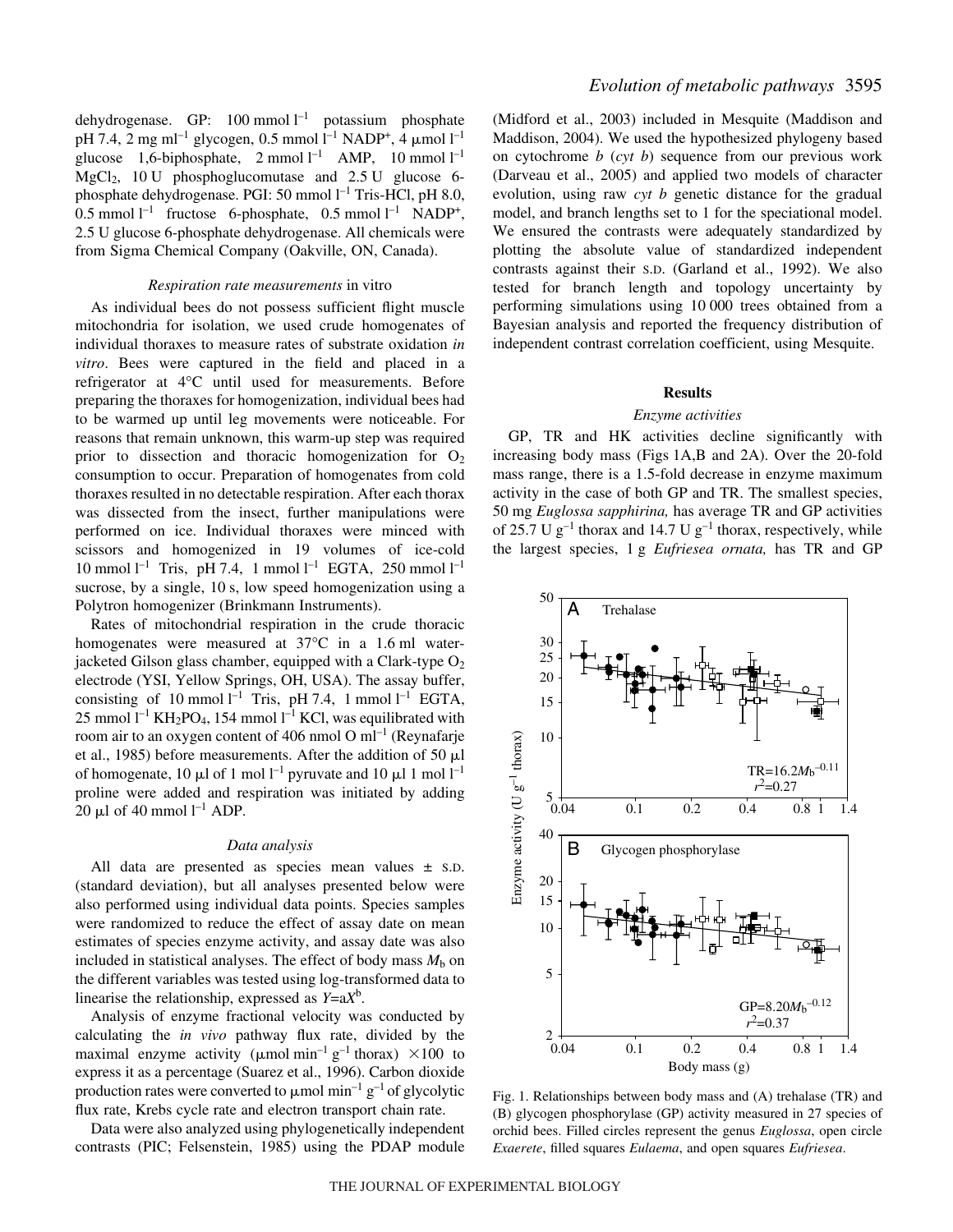# 3596 C.-A. Darveau and others

activities of 15.16 and 7.35 U  $g^{-1}$  thorax, respectively. This effect of body mass on enzyme activity is significant whether using species mean values or individual data points. HK also scales allometrically, displaying about a 2.5-fold difference in enzyme activity between the smallest and largest species and scaling as  $26.9M_b^{-0.33}$  (Fig. 2A).

In contrast with the enzymes catalyzing the entry steps into glycolysis, the activities of the allosteric enzyme, PFK, are independent of body mass, averaging  $108.2\pm18.6$  U g<sup>-1</sup> thorax (Fig. 2B). The activities of PGI and GPDH, enzymes that catalyze near-equilibrium reactions *in vivo* (Kashiwaya et al., 1994; Staples and Suarez, 1997), are also mass-independent, with average values of  $345.6 \pm 51.0$  and  $616.9 \pm 133.1$  U g<sup>-1</sup> thorax, respectively (Fig.  $2C,D$ ).

Among mitochondrial oxidative enzymes, the Krebs cycle enzyme CS is positively related to body mass (Fig. 3A). Two clusters of data points are apparent, represented by *Euglossa* species as one group and *Exaerete*, *Eulaema* and *Eufriesea* as another. The activity of the electron transport chain enzyme, COX, is independent of species body mass (Fig. 3B). Mitochondrial respiration rates were measured in eight species of orchid bees using crude thoracic homogenates. No significant relationship between body mass and mass-specific mitochondrial respiration rate was detectable (Fig. 3C).

# *Flight energetics and metabolic design*

We correlated the enzyme  $V_{\text{max}}$  with mass-specific metabolic rates (Darveau et al., 2005) in 14 species for which both values are available. The activities of HK, COX and GP are positively correlated with mass-specific metabolic rates (Fig.  $4A-C$ ), yielding exponents of 0.97, 0.47 and 0.36, respectively.

HK activities scale with an exponent *b*=–0.33, similar to that obtained for both mass-specific metabolic rate and wingbeat frequency  $(b=-0.31)$  during hovering flight (Fig. 5). Residuals obtained from body mass relationships were analyzed and yield a significant positive correlation (Fig. 6A).

*In vivo* pathway flux rates were calculated from massspecific metabolic rates and used, along with  $V_{\text{max}}$  values, to estimate enzyme fractional velocities *in vivo*, i.e.  $(v/V_{\text{max}}) \times 100$ , during flight. Fig. 7 presents the relationship between body mass and fractional velocity of glycolytic and mitochondrial enzymes. This analysis reveals significant decreases in fractional velocities with increasing body mass for all enzymes except HK. In the case of HK, an average fractional velocity of 20.4±3.5% is estimated that is independent of body mass and conserved across species.

# *Phylogenetically independent contrasts*

Independent contrast analysis was performed using a



Fig. 2. Relationships between body mass and (A) hexokinase (HK), (B) phosphoglucoisomerase, (C) phosphofructokinase, and (D) glycerol 3phosphate dehydrogenase activity measured in 28 species of orchid bees. Symbols as in Fig. 1.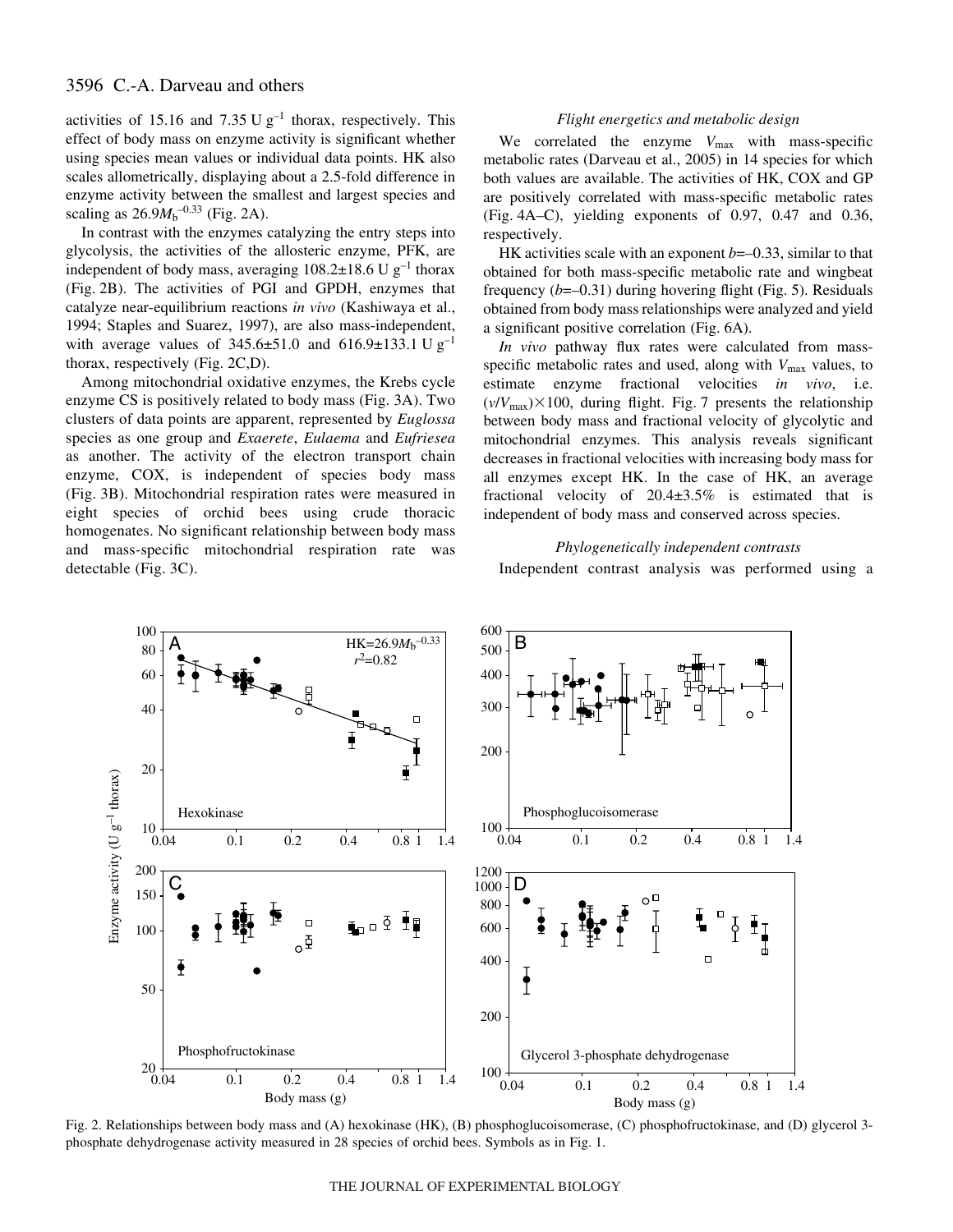



Fig. 3. Relationships between body mass and (A) citrate synthase (CS) and (B) cytochrome *c* oxidase activity measured in 28 species of orchid bees. (C) The relationship between body mass and homogenate respiration rate was measured in eight species. Symbols as in Fig. 1.

hypothetical tree based on *cyt b* gene partial sequence (Darveau et al., 2005), but to account for topology and branch length uncertainty, we implemented the analysis with distribution of correlation coefficient obtained from 10 000 trees generated from a Bayesian analysis. Fig. 8A presents the significant relationships between independent contrasts in body mass and HK activity obtained for gradual and speciational models of character evolution using the *cyt b* phylogeny. These correlation coefficients were superimposed on the distribution of correlation coefficients obtained using an array of  $10\,000$  phylogenies (Fig. 8B). Similar analysis shows a significant effect of body mass on CS and GP, where almost all relationships are significant



Fig. 4. Relationship between hovering flight mass-specific metabolic rate and the activity of (A) hexokinase (HK), (B) cytochrome *c* oxidase (COX) and (C) glycogen phosphorylase (GP). Symbols as in Fig. 1.

(Fig.·8C,D). In the case of TR, the analysis reveals that, although our proposed *cyt b* phylogeny yields a significant correlation, many other possible phylogenies do not  $(Fig. 8E)$ .

The correlation between hovering flight mass-specific metabolic rates and enzyme activities were also analyzed using both our proposed *cyt b* phylogeny and 10 000 trees obtained from Bayesian analysis. For HK, the relationship was significant using all phylogenies (Fig. 9A). For COX and GP activity, most relationships were non-significant  $(Fig. 9B,C).$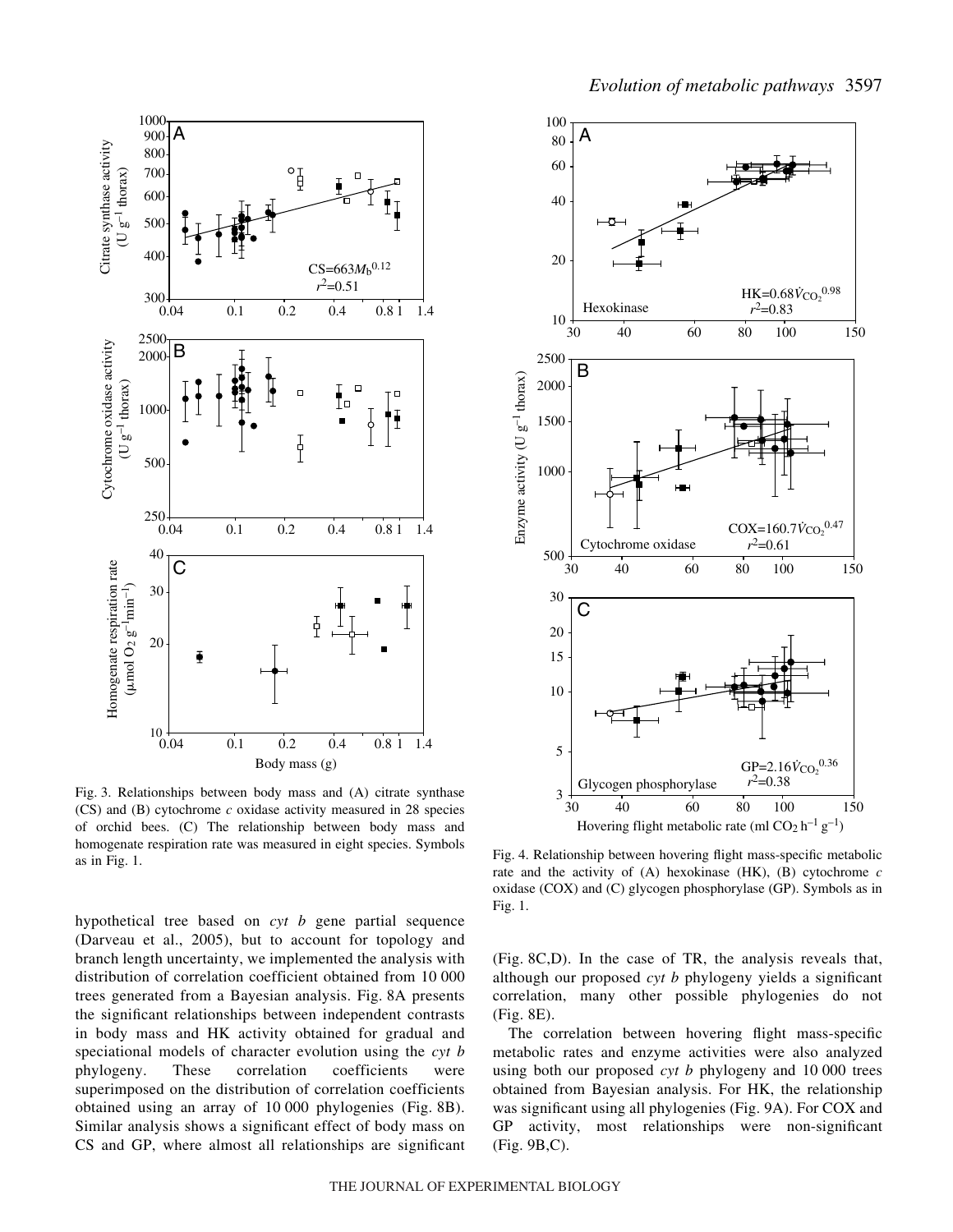



Fig. 5. Allometric scaling relationship of orchid bee hovering flight wingbeat frequency (solid line:  $n=106M_b^{-0.31}$ ,  $r^2=0.86$ ) and massspecific metabolic rate (broken line:  $\dot{V}_{\text{CO}_2}$ =44 $M_b$ <sup>-0.31</sup>,  $r^2$ =0.80), and hexokinase activity (dotted line:  $HK = 27M_b^{-0.33}$ ,  $r^2 = 0.82$ ). Symbols as in Fig.  $1$ .



Fig. 6. (A) Correlation between hovering flight mass-specific metabolic rate and hexokinase activity residuals  $(r^2=0.29, F_{1,12}=4.85,$ *P*=0.048) obtained from the body mass relationships in Fig. 5. (B) The same relationship (non-significant in both cases) presented for independent contrast obtained from the *cyt b* phylogeny using gradual (filled circles) and speciational (open circles) models of character evolution.



Fig. 7. Relationships between body mass and the fractional velocity (%*V*max) of (A) glycogen phosphorylase (GP; open triangles,  $r^2=0.39$ ,  $P<0.01$ ) and trehalase (TR; filled triangles,  $r^2$ =0.80, *P*<0.001), (B) the glycolytic enzyme hexokinase (HK; open circles, *P*=0.65), phosphoglucoisomerase (PGI; open triangles,  $r^2$ =0.47, *P*<0.005), phosphofructokinase (PFK; filled circles,  $r^2 = 0.76$ , P<0.001) and glycerol 3-phosphate dehydrogenase (GPDH; filled triangles,  $r^2$ =0.73,  $P$ <0.001), and (C) the mitochondrial enzymes citrate synthase (CS; open squares,  $r^2$ =0.91, *P*<0.001) and cytochrome *c* oxidase (COX; filled squares, *r*2 =0.49, *P*<0.005).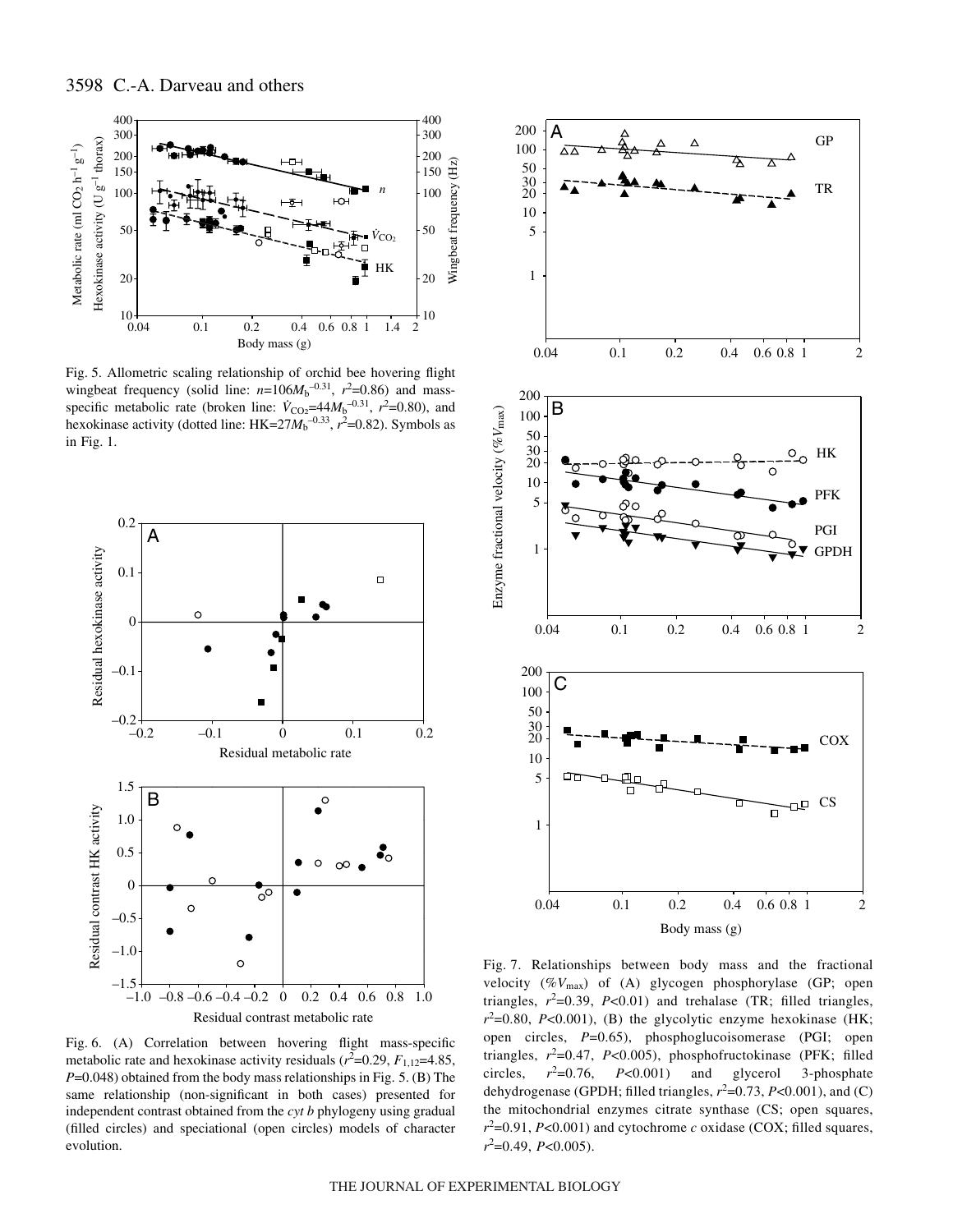

Fig. 8. Correlation coefficients between the independent contrasts in body mass and enzyme activities of (A,B) hexokinase (HK), (C) citrate synthase (CS), (D) glycogen phosphorylase (GP) and (E) trehalase (TR). Solid lines represent analyses performed using the gradual model of character evolution while broken lines represent the speciational model. The relationship between independent contrasts obtained from *cyt b* phylogeny is only presented for HK (A). The *cyt b* independent contrasts relationships are superimposed on the distribution of correlation coefficient results from analyses performed with 10·000 different trees (see Materials and methods). The correlation coefficients obtained from *cyt b* sequence information are presented for HK (gradual: *r*=–0.77, *P*=0.003; speciational: *r*=–0.73, *P*=0.007), CS (gradual: *r*=0.75, *P*=0.008; speciational:  $r=0.76$ ,  $P=0.007$ ), GP (gradual:  $r=-0.69$ ,  $P=0.013$ ; speciational:  $r=-0.64$ ,  $P=0.025$ ) and TR (gradual:  $r=-0.58$ ,  $P=0.047$ ; speciational:  $r=-0.65$ ,  $P=0.023$ ). The shaded areas represent non-significant relationships, given that the critical values of the correlation coefficient *r* for significance at the *P*=0.05 level (two-tailed) is 0.576 for HK, GP and TR (d.f.=10) and 0.602 for CS (d.f.=9).

#### **Discussion**

#### *Scaling of enzyme* V*max values*

Allometric scaling of metabolic rate during hovering flight among orchid bees was first described by Casey et al. (1985; 1992). In a recent study (Darveau et al., 2005), we investigated the correlated evolution of wing morphology, kinematics and flight muscle energetics. In orchid bees, variation in metabolic rate during hovering is strongly related to species body mass. These body mass effects are mediated by wing size, such that wing loading and wingbeat frequency are strongly correlated after controlling for body mass effect using residual analysis. The wingbeat frequency corresponds to the flight muscle contraction frequency, which is directly related to massspecific metabolic rate (Darveau et al., 2005). Furthermore, the relationship between wing form, kinematics and mass-specific metabolic rate is significant after controlling for phylogenetic relatedness and body mass covariation. These relationships provide the framework for our interpretation of body mass effects on physiology and metabolism.

Given the effect of body mass on metabolic rate during

hovering flight in orchid bees, we hypothesized that body mass might also influence the quantitative design of flight muscle bioenergetic pathways. A direct relationship between flight muscle metabolic rate and enzyme activity would yield an approximately threefold lower activity for large orchid bee species. It is somewhat surprising that no decreases in CS or COX activities were found, given the apparent decline in mitochondrial volume densities reported by Casey et al. (1992) in orchid bees, as well as the finding of allometry in mitochondrial enzyme activities in mammalian (Emmett and Hochachka, 1981) and fish (Somero and Childress, 1980) skeletal muscles. In the study of Casey et al. (1992), mitochondrial volume ranged from about 43% in small species to 30% in large species. However, large variation was found within a given body mass, e.g. the mitochondrial volume densities of 150 mg species ranged from  $35\%$  to  $43\%$ . Such large variation in mitochondrial content may partly explain the patterns in CS and COX  $V_{\text{max}}$  values and mitochondrial respiration rates (Fig. 3A–C) reported here. Thus, unlike massspecific metabolic rates during hovering, mitochondrial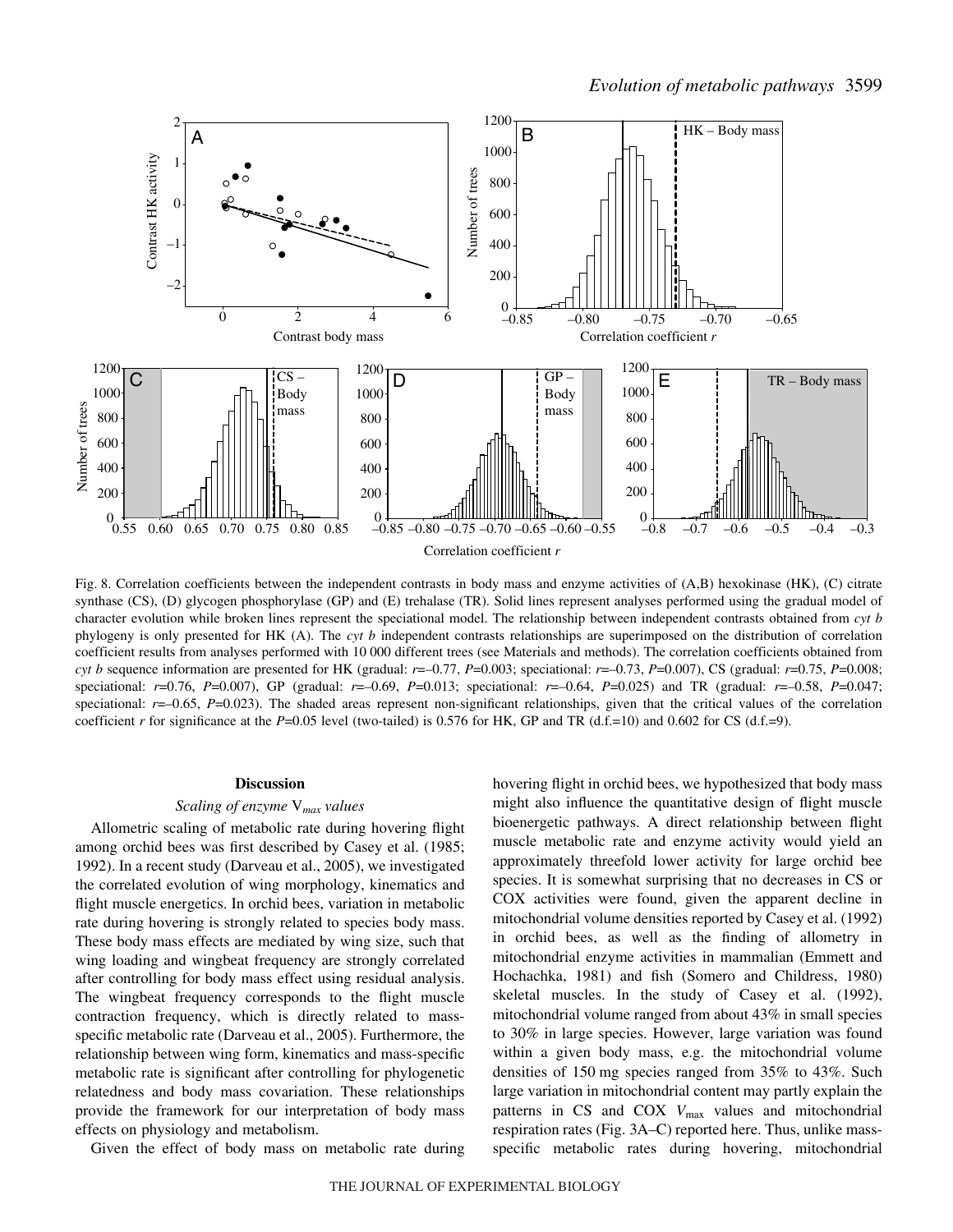oxidative capacities in the flight muscles do not scale allometrically.

In contrast with CS and COX,  $V_{\text{max}}$  values at the HK step decline in parallel with wingbeat frequencies and mass-specific metabolic rates (Fig. 5). The similarity in scaling relationships



Fig. 9. Correlation coefficients between the independent contrasts in hovering flight mass-specific metabolic rate and the activity of (A) hexokinase (HK), (B) cytochrome *c* oxidase (COX) and (C) glycogen phosphorylase (GP). The distribution of correlation coefficients results from analyses performed with 10000 different trees (see Materials and methods). The correlation coefficient obtained from *cyt b* sequence information using a gradual (solid lines) and speciational (broken lines) model of evolution are presented for HK (gradual: *r*=0.77, *P*=0.004; speciational: *r*=0.71, *P*=0.010), COX (gradual: *r*=0.35, *P*=0.27; speciational: *r*=0.43, *P*=0.16) and GP (gradual: *r*=0.53, *P*=0.07; speciational: *r*=0.67, *P*=0.02). The shaded areas represent non-significant relationships, given that the critical values of the correlation coefficient *r* for significance at the *P*=0.05 level  $(two-tailed)$  is 0.576  $(d.f.=10)$ .

between the  $V_{\text{max}}$  for HK and metabolic rate suggests a functional connection between this enzymatic step and the overall rate of pathway flux. This result is particularly striking when considered in relation to previous reports of positive scaling of glycolytic enzyme  $V_{\text{max}}$  values in studies of mammals (Emmett and Hochachka, 1981), fishes (Somero and Childress, 1980), reptiles (Baldwin et al., 1995), amphibians (Miller et al., 1993) and crustaceans (Baldwin et al., 1999). Such patterns, however, occur in animals in which glycolysis is involved primarily in anaerobic ATP production. For example, in fishes, the energetic cost of 'anaerobic', burst locomotion increases with increasing body mass and positive scaling of glycolytic capacity is thought to be required to provide the energy for such activity (Somero and Childress, 1980). In contrast, glycolysis operates as part of an obligately aerobic system for ATP synthesis in insect flight muscles (Hochachka and Somero, 1973; Suarez, 2000). It seems likely that the differences between these results and ours may be partly be due to the evolution of an aerobic role by what was once an anaerobic pathway.

#### *Flux capacities in relation to physiological flux rates*

The relationships between physiological flux rates and enzyme  $V_{\text{max}}$  values have not been evaluated within an evolutionary framework to date. In considering such data from intraspecific studies, Fell (2000) argued that the concept of ratelimiting step should be replaced with the concept of multi-site modulation of biochemical pathways. This is, of course, consistent with metabolic control theory (Fell, 1997), but it leads to the prediction that  $V_{\text{max}}$  values at multiple steps (potentially, all steps) should be co-adjusted to account for pathway flux variation (Fell, 2000). Our results show that the *V*max values of most enzymes are independent of the variation in flux rates. Thus, among orchid bees, evolutionary changes in physiological pathway flux rates do not require the proportional changes in activity of all enzymes. Hochachka et al. (1998) considered the glycolytic pathway of red and white muscles in fish and grouped enzymatic reactions in two different categories, i.e. low and high activity enzymes, corresponding to those that catalyze reactions held far from or near-equilibrium, respectively. Hochachka et al. (1998) proposed that the largest differences in *V*max values are found at steps catalyzed by enzymes catalyzing near-equilibrium reactions. Contrary to this, our results show that the activity of PGI does not correlate with flux rate. An alternative hypothesis proposed by Fell (2000) is that the low activity, regulatory enzymes should change the most in relation to pathway flux. This is supported by the HK results, but not by those obtained for PFK. It appears, therefore, that no simple rule allows the prediction of how  $V_{\text{max}}$ values should relate to pathway flux rates across species.

Although metabolic control theory and its application as metabolic control analysis have led to widespread abandonment of the concept of single rate-limiting steps in metabolism, examples do exist of reactions that have high flux control coefficients. Studies of cardiac muscle (Kashiwaya et al., 1994), skeletal muscle (Puigjaner et al., 1997; Fueger et al., 2004) and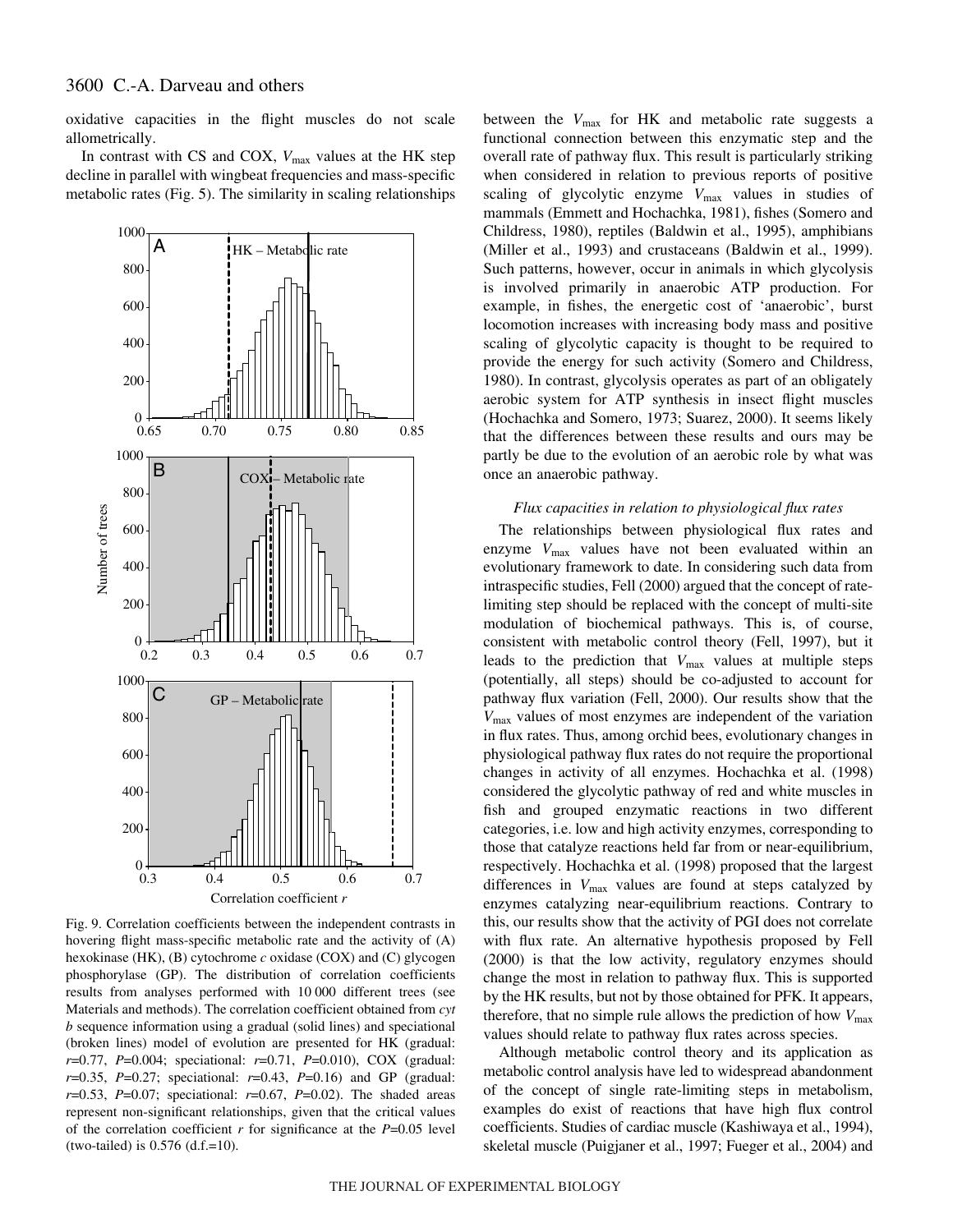myotubes (Whitesell et al., 2003) fueled strictly on glucose show that most of the control of glycolysis is shared between the HK and glucose transport. HK is known to be a regulator of glycolysis in many tissue types (Kashiwaya et al., 1994; Cardenas et al., 1998), including insect flight muscle (Saktor, 1975; Storey, 1980). Its role as a regulator of glycolytic flux in a tissue highly dependent upon exogenous glucose might explain the parallel evolution of HK  $V_{\text{max}}$ , mass-specific metabolic rate and wingbeat frequency, as well as the conservation of HK fractional velocity among orchid bees. The latter may allow the maintenance of the enzyme's regulatory role over the range of flux rates observed across species. It is tempting to speculate that the conservation of fractional velocity in this reaction allows HK to maintain its flux control coefficient, i.e. its degree of control over glycolytic flux, across species.

In a previous comparison of distantly related species (Suarez et al., 1996), it was reported that fractional velocities of the PFK reaction increase with flux rate to a maximum of about 50%. Consistent with this finding and, in contrast with the results obtained with HK, the present study shows that  $\%V_{\text{max}}$  at the PFK step increases from 4% to 22%, as mass-specific metabolic rate increases and body mass declines across species. Such a decline in 'excess capacity' at this and other nonequilibrium reactions with increasing flux across species (Suarez et al., 1996) is also observed at other steps in the present interspecific study of orchid bees. Because some enzyme  $V_{\text{max}}$  values scale isometrically (PGI, PFK, GPDH, COX), or allometrically, but with exponents less than pathway flux rates (TR and GP), fractional velocities at these steps decline with increasing mass among orchid bees. Thus, species that sustain higher metabolic rates tend to have higher fractional velocities at these reactions and less excess capacity. These results beg the question of the functional significance of excess capacity at the biochemical level, and the role of evolution in selecting for or against excess enzyme protein expression. At least a partial explanation is provided by Staples and Suarez (1997) who argue that, in the case of near-equilibrium reactions, *V*max values higher than net flux rates do not necessarily represent excess capacities. In the case of PGI in honeybee flight muscles, the high  $V_{\text{max}}$  values empirically measured are actually required for the enzyme to maintain near-equilibrium, as well as the net forward flux required for flight. In a companion paper (Suarez et al., 2005), some of the functional consequences of isometry in PGI  $V_{\text{max}}$ values in orchid bees are explored.

# *Broader implications*

In our previous analysis of the evolution of hovering flight metabolic rate, we established a link between form and function of the flight apparatus. Here, we extend this analysis by examining the biochemical correlates of mass-related variation in form and function. By considering the results obtained from both studies, it is possible to establish the connection between the structural design of the flight apparatus and the molecular design of energy producing pathways. Over the range of body mass found in this group of bees, wing size and wing loading influence the scaling of wingbeat frequencies. Wingbeat frequencies, in turn, determine muscle power output (Pennycuick and Rezende, 1984) and, therefore, metabolic rate (Darveau et al., 2005). Authors of recent models explaining the effect of body mass on metabolic rate suggest that there is no reason to believe that the metabolic machinery (such as enzyme activity) should scale with species body mass (e.g. Banavar et al., 2002). Instead, it is proposed that metabolic rate is a consequence of limitations in the rates of material supply to cells (Banavar et al., 1999; West et al., 1999). Such a limitation has not been observed in bees at the level of the tracheal system (Harrison et al., 2001; Joos et al., 1997). Rather, it appears that the rate of energy expenditure by the contractile apparatus sets metabolic rates and the manner in which they scale. Such a conceptual model is supported by data demonstrating the correlated evolution of body mass, wing morphology, flight metabolic rate and enzymatic flux capacity. That biomechanics can adequately explain flight metabolic rate scaling in this group of bees is an alternative view to currently popular theories based on the assumption of supply limitations. Of course, the mechanisms and processes that account for the high metabolic rates during flight differ from those that contribute to resting metabolic rates (the metabolic state most often referred to in metabolic scaling studies). Nonetheless, the connection between these two metabolic states remains a subject of great interest, as studies performed on mammals (Ricklefs et al., 1996; Krosniunas and Gerstner, 2003), birds (Rezende et al., 2002) and insects (Reinhold, 1999) show a positive correlation (or, in some studies, correlated evolution) between resting and maximal metabolic rates. Our results support the suggestion (Chown et al., 2004) that, ideally, integrative analyses of body mass effects on energetics should combine mechanistic and evolutionary perspectives, as well as micro- and macrophysiological approaches.

#### **List of symbols and abbreviations**

| CS                   | citrate synthase                                             |
|----------------------|--------------------------------------------------------------|
| COX                  | cytochrome $c$ oxidase                                       |
| $\int$ cyt b         | cytochrome <i>b</i> gene                                     |
| [E]                  | enzyme concentration                                         |
| GP                   | glycogen phosphorylase                                       |
| <b>GPDH</b>          | glycerol 3-phosphate dehydrogenase                           |
| <b>HK</b>            | hexokinase                                                   |
| $M_{\rm h}$          | body mass                                                    |
| $\boldsymbol{n}$     | wingbeat frequency                                           |
| <b>PFK</b>           | phosphofructokinase                                          |
| PGI                  | phosphoglucoisomerase                                        |
| <b>PIC</b>           | phylogenetically independent contrast                        |
| TR                   | trehalase                                                    |
| $\dot{V}_{\rm CO_2}$ | carbon dioxide production rate                               |
| $V_{\text{max}}$     | enzyme maximum activity                                      |
| $\%V_{\text{max}}$   | enzyme fractional velocity (pathway flux/ $V_{\text{max}}$ ) |

This work was supported by a NSF research grant (IBN0075817) to R.K.S., a NSERC grant to P.W.H., and predoctoral fellowships from NSERC and FCAR to C.A.D. We thank Patricia Schulte and Jeff Richards for comments